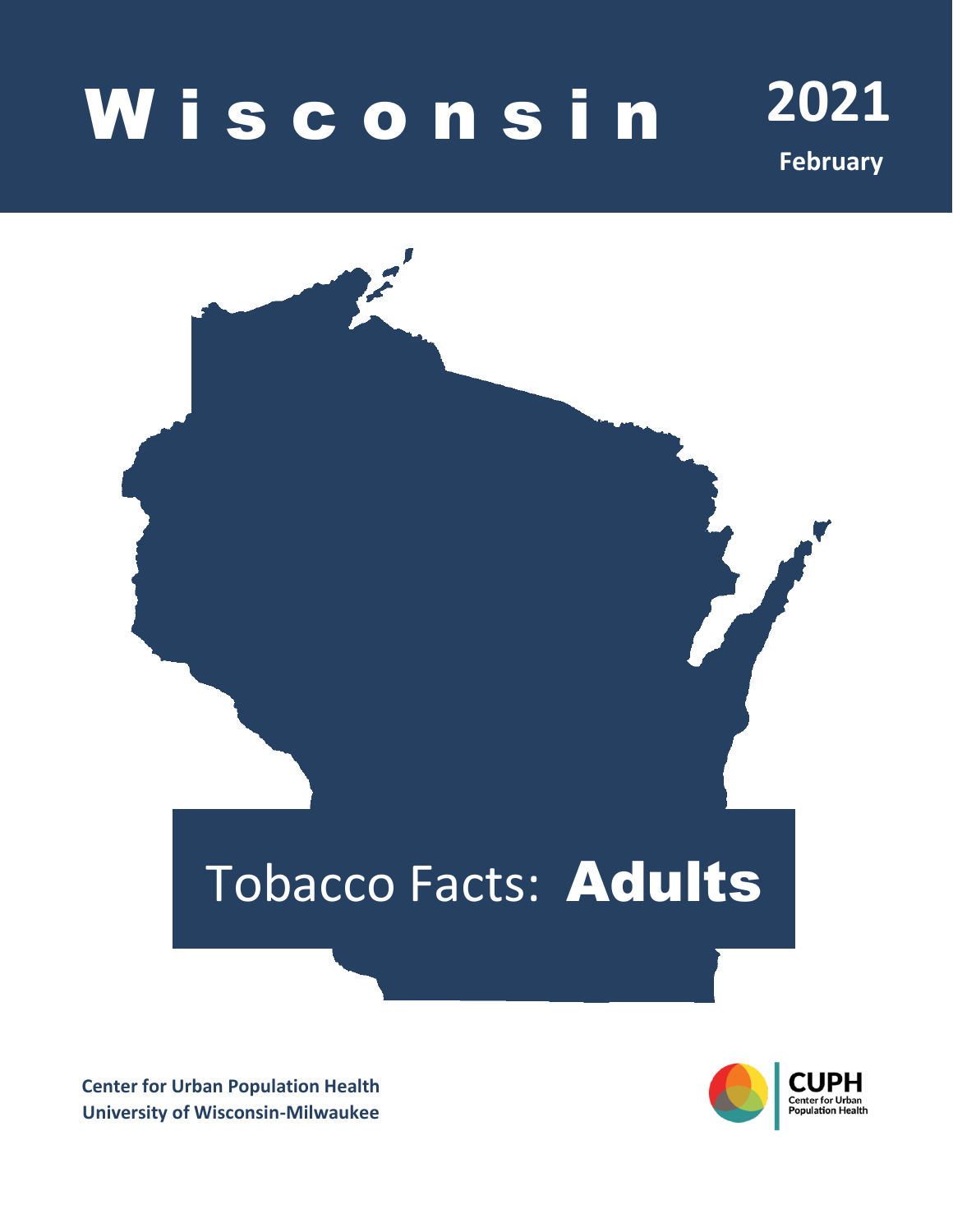# **ACKNOWLEDGEMENTS**

This report was prepared by Karen A. Palmersheim, Ph.D., and Kaija L. Zusevics, Ph.D. Dr. Palmersheim is an epidemiologist and associate scientist, and Dr. Zusevics is an associate researcher, both with the University of Wisconsin-Milwaukee, Center for Urban Population Health.

The Center for Urban Population Health is a partnership of Aurora Health Care/Aurora Research Institute, LLC, the University of Wisconsin-Milwaukee, and the University of Wisconsin School of Medicine and Public Health.

Support for this report was provided by the Wisconsin Department of Health Services, Division of Public Health, Bureau of Community Health Promotion, Tobacco Prevention and Control Program.

Suggested citation: Palmersheim KA, Zusevics KL. *Wisconsin Tobacco Facts: Adults (February 2021)*. Milwaukee, WI: University of Wisconsin-Milwaukee, Center for Urban Population Health; 2021 (February).

## **PREFACE**

This report presents the most recent data available on trends in tobacco use, tobacco-related exposure and attitudes among Wisconsin adults. Data are primarily from the Wisconsin Behavioral Risk Factor Surveillance System. The Behavioral Risk Factor Surveillance System, conducted in all 50 states, the District of Columbia, Puerto Rico, the U.S. Virgin Islands, and Guam, is the world's largest, on-going telephone health survey system, tracking health conditions and risk behaviors in the United States. Wisconsin has participated in the survey since its inception in 1984.

The findings presented here are intended to provide a resource for state and local health departments, health professionals, educators, and local coalitions working to reduce tobacco use and exposure to secondhand smoke and vapor in Wisconsin. This report may also assist public health agencies assess progress made toward the reduction of tobacco use and exposure among adults, and further aid them in determining the focus of future programmatic efforts.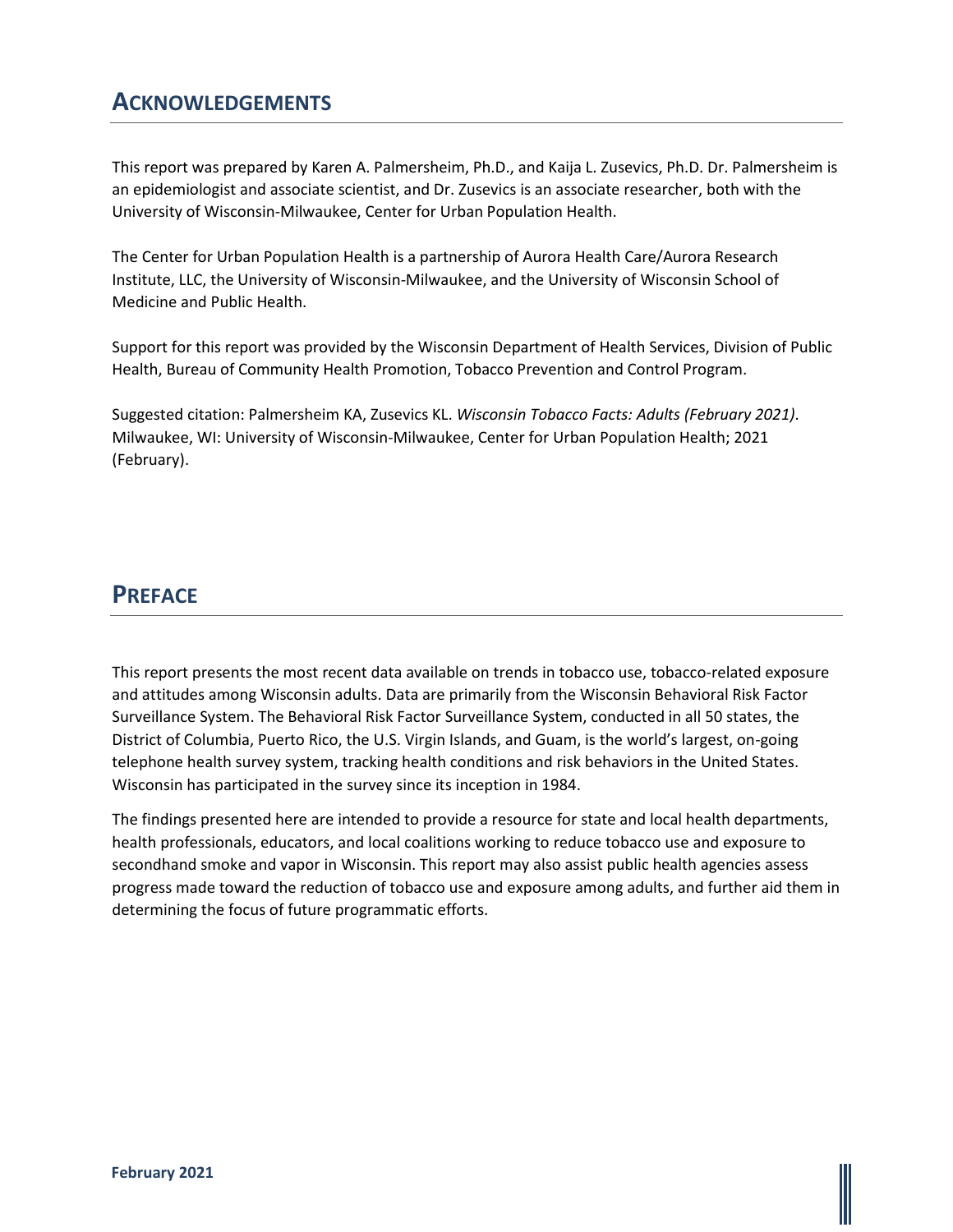# **Table of Contents**

| Figure A.1. Prevalence of Current Cigarette Smoking, Adults, Wisconsin and the United States, 1993-                                             |
|-------------------------------------------------------------------------------------------------------------------------------------------------|
|                                                                                                                                                 |
| Table A.1. Percent and Number of Current Cigarette Smokers, Adults, Wisconsin, 1990-2019A2                                                      |
| Table A.2. Prevalence of Current Cigarette Smoking, by Select Characteristics, Adults, Wisconsin, 2015-                                         |
| Figure A.3. Prevalence of Current Cigarette Smoking, by Educational Attainment, Adults, Wisconsin,                                              |
|                                                                                                                                                 |
| Figure B.1. Prevalence of Ever E-Cigarette Use, Overall and by Cigarette Smoking Status, Adults,                                                |
| Figure B.2. Prevalence of Current E-Cigarette Use, Overall and by Cigarette Smoking Status, Adults,                                             |
| Table B.1. Prevalence of Ever E-Cigarette Use, by Select Characteristics, Adults, Wisconsin, 2015-2019                                          |
| Table B.2. Prevalence of Current E-Cigarette Use, by Select Characteristics, Adults, Wisconsin, 2016-2019                                       |
| Table B.3. Reasons for E-Cigarette Use, Adults Who Have Ever Used E-Cigarettes, Wisconsin, 2019 B4                                              |
| Figure B.3. Perception of Whether E-Cigarettes are Less Harmful Than Regular Cigarettes, Adults,                                                |
|                                                                                                                                                 |
| Figure C.1. Prevalence of Ever and Current Smokeless Tobacco Use, Overall and by Sex, Adults,                                                   |
| Figure C.2. Prevalence of Current Smokeless Tobacco Use Among Males, Overall and by Cigarette<br>Smoking Status, Adults, Wisconsin, 2019.<br>C2 |
| Table C.1. Prevalence of Current Smokeless Tobacco Use, by Select Characteristics, Adult Males,                                                 |
| Section D. Secondhand Smoke and Vapor Exposure, Rules and Policies on Smoking, and Related                                                      |
| Figure D.1. Percent of Adults Exposed to Tobacco Smoke in the Home, Wisconsin, 2019, and in Vehicles,                                           |
| Figure D.2. Frequency of Exposure to Tobacco Smoke in Outdoor Public Places, Adults, Wisconsin, 2019                                            |
| Figure D.3. Frequency of Exposure to Vapor from E-Cigarettes or Other Electronic Vaping Devices in                                              |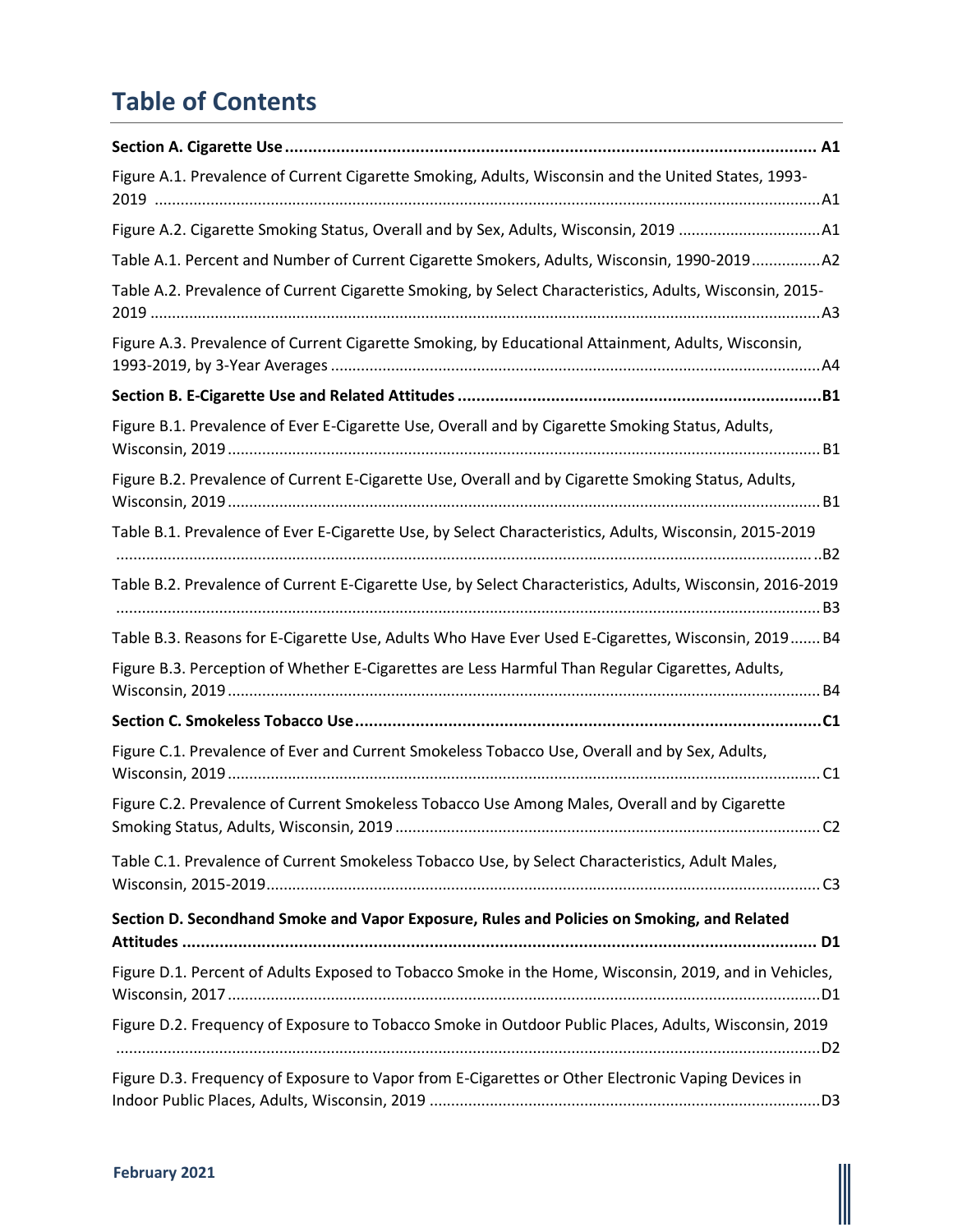| Table D.3. Opinion on a State Law That Would Prohibit Smoking in Public Outdoor Places, Adults,          |
|----------------------------------------------------------------------------------------------------------|
| Table D.2. Opinion on the State Law That Prohibits Smoking in Public Indoor Places, Adults, Wisconsin,   |
| Figure D.6. Preferences on Allowing Smoking in Individual Units of Multi-Unit Housing Buildings, Adults, |
| Table D.1. Policies on Smoking in Individual Units of Multi-Unit Housing Buildings, Adults, Wisconsin,   |
|                                                                                                          |
|                                                                                                          |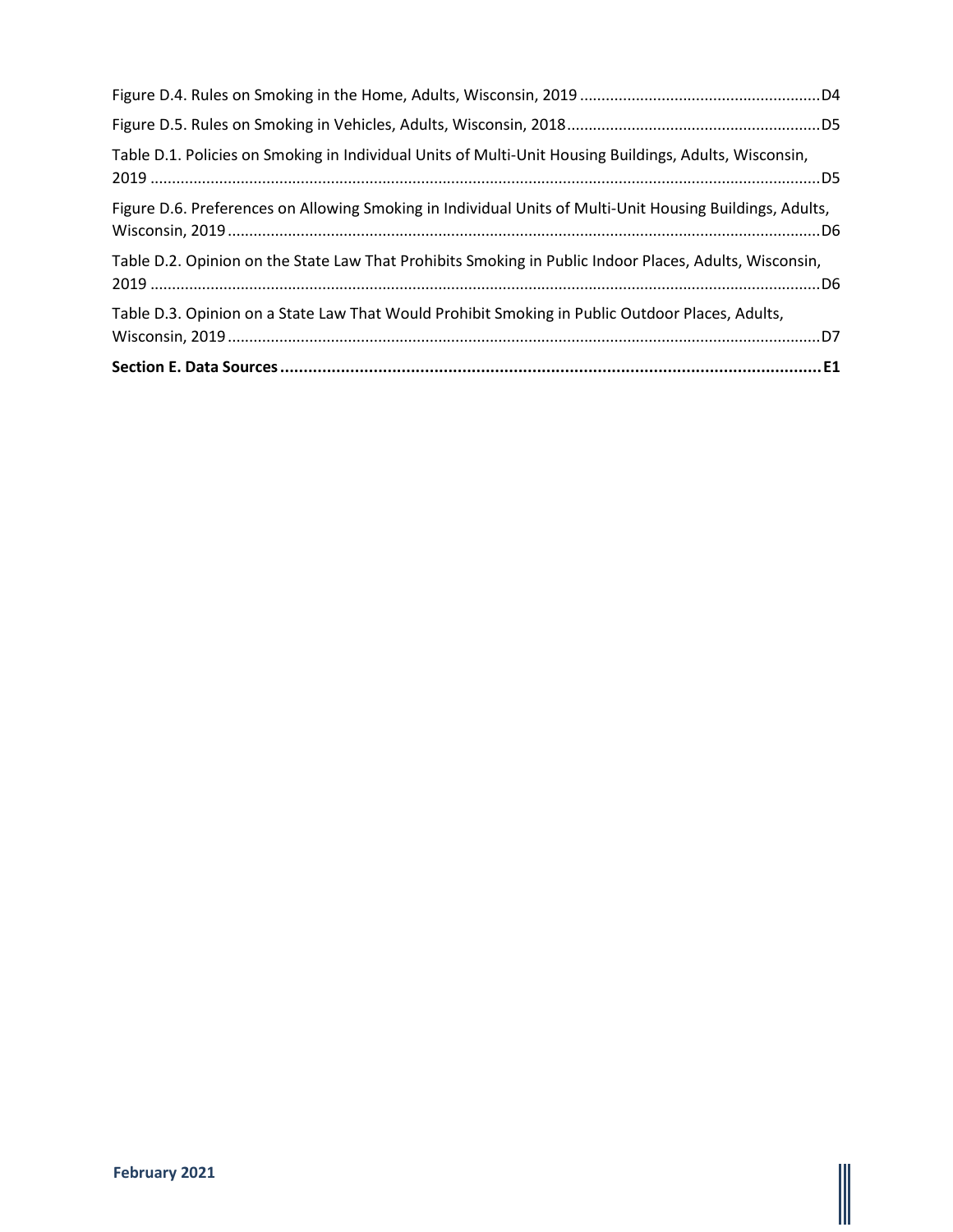# **SECTION A. CIGARETTE USE**



**Figure A1. Prevalence of Current Cigarette Smoking, Adults, Wisconsin & the United States, 1993-2019**

\* Data collection methodology included the addition of cell phones beginning in 2011; Data from 2011 onward cannot be merged with previous years.

**Data:** Behavioral Risk Factor Survey, Wisconsin and the United States





**Data:** Wisconsin Behavioral Risk Factor Survey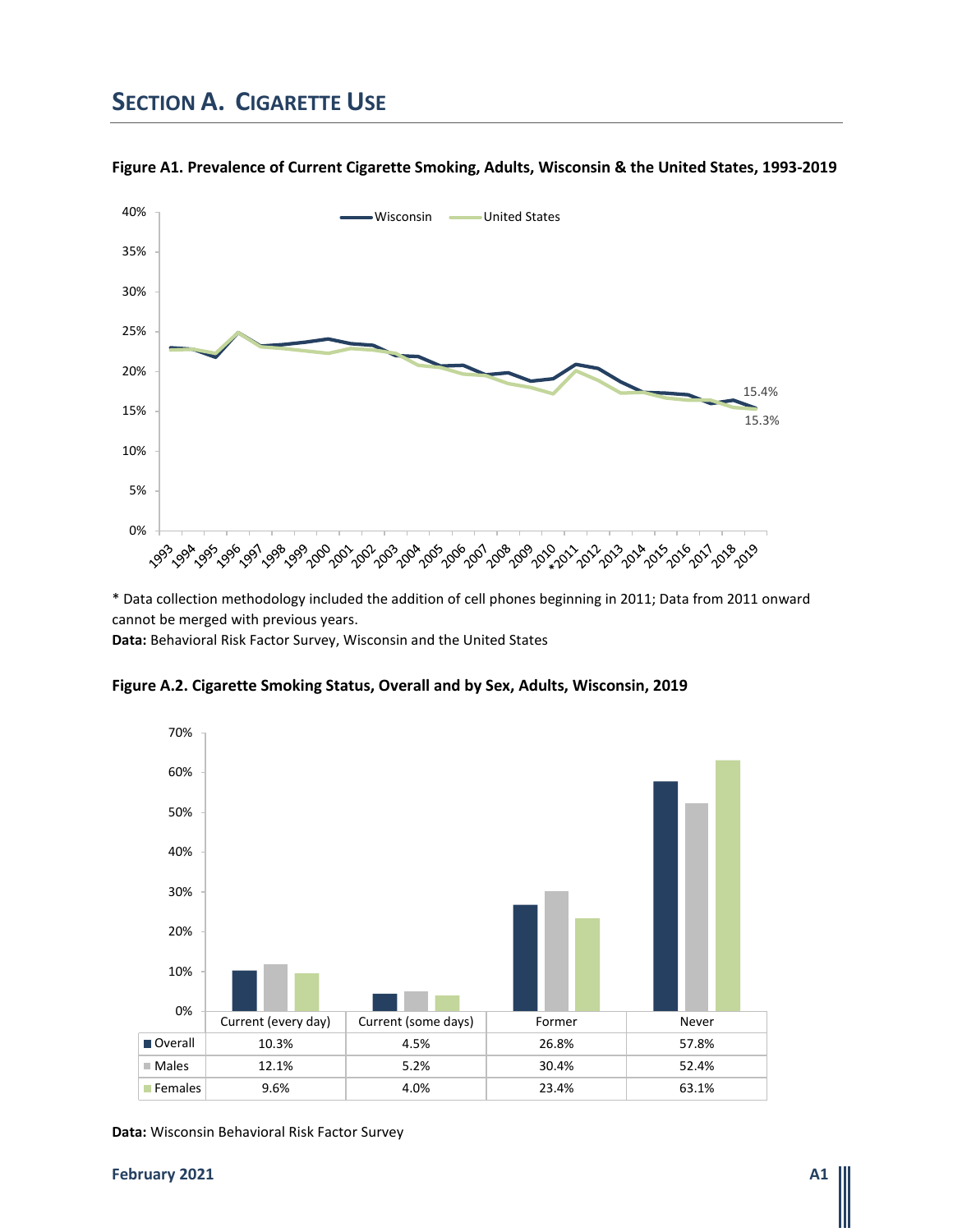| <b>Year</b> | <b>Percent</b> | <b>Number of Smokers</b> |
|-------------|----------------|--------------------------|
| 1990        | 25%            | 899,874                  |
| 1991        | 26%            | 946,210                  |
| 1992        | 23%            | 843,147                  |
| 1993        | 23%            | 850,175                  |
| 1994        | 23%            | 859,542                  |
| 1995        | 22%            | 828,828                  |
| 1996        | 25%            | 954,199                  |
| 1997        | 23%            | 887,514                  |
| 1998        | 23%            | 896,629                  |
| 1999        | 24%            | 945,963                  |
| 2000        | 24%            | 958,780                  |
| 2001        | 24%            | 976,971                  |
| 2002        | 23%            | 948,290                  |
| 2003        | 22%            | 914,910                  |
| 2004        | 22%            | 929,061                  |
| 2005        | 21%            | 897,729                  |
| 2006        | 21%            | 900,429                  |
| 2007        | 20%            | 862,767                  |
| 2008        | 20%            | 869,564                  |
| 2009        | 19%            | 828,080                  |
| 2010        | 19%            | 826,024                  |
| $2011*$     | 21%            | 918,976                  |
| 2012        | 20%            | 879,665                  |
| 2013        | 19%            | 840,753                  |
| 2014        | 17%            | 756,009                  |
| 2015        | 17%            | 759,779                  |
| 2016        | 17%            | 762,443                  |
| 2017        | 16%            | 722,349                  |
| 2018        | 16%            | 721,432                  |
| 2019        | 15%            | 673,345                  |

### **Table A.1. Percent and Number of Current Cigarette Smokers, Adults, Wisconsin, 1990-2019**

\* Data collection methodology included the addition of cell phones beginning in 2011; Data from 2011 onward cannot be merged with previous years.

**Note:** All estimates were rounded to the nearest whole number.

**Data:** Wisconsin Behavioral Risk Factor Survey; Wisconsin Interactive Statistics on Health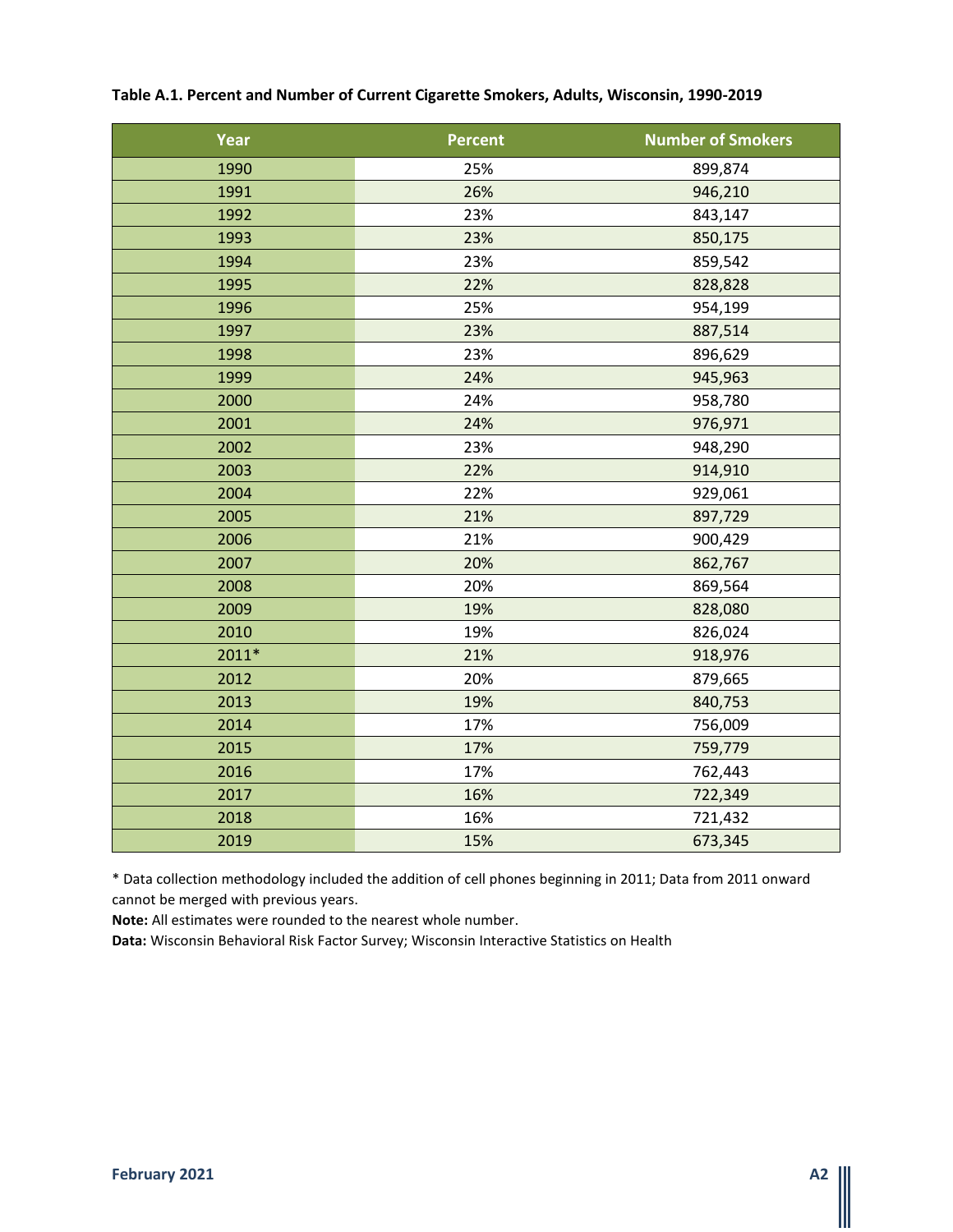**Table A.2. Prevalence of Current Cigarette Smoking, by Select Characteristics, Adults, Wisconsin, 2015- 2019\***

| Average Prevalence of Current Cigarette Smoking in Wisconsin, 2015-2019: 16.4% |                                           |       |
|--------------------------------------------------------------------------------|-------------------------------------------|-------|
|                                                                                | 18-24 years                               | 13.4% |
|                                                                                | 25-29 years                               | 19.4% |
|                                                                                | 30-39 years                               | 21.7% |
| Age                                                                            | 40-54 years                               | 20.1% |
|                                                                                | 55-64 years                               | 17.7% |
|                                                                                | 65-74 years                               | 10.8% |
|                                                                                | 75-99 years                               | 4.2%  |
|                                                                                | Male                                      | 18.1% |
| <b>Sex</b>                                                                     | Female                                    | 14.8% |
|                                                                                | <b>NH White</b>                           | 15.9% |
|                                                                                | <b>NH Black</b>                           | 25.9% |
|                                                                                | NH American Indian/Alaskan Native         | 36.4% |
| Race/Ethnicity**                                                               | NH Asian/Native Hawaiian/Pacific Islander | 8.9%  |
|                                                                                | <b>NH Multi-Racial</b>                    | 28.9% |
|                                                                                | Hispanic/Latino                           | 12.3% |
|                                                                                | Less Than High School                     | 28.7% |
| <b>Educational</b>                                                             | <b>High School Graduate/GED</b>           | 22.3% |
| <b>Attainment</b><br>(age 25 or older)***                                      | Some College                              | 17.6% |
|                                                                                | College Graduate +                        | 6.4%  |
|                                                                                | $<$ \$15,000                              | 31.1% |
|                                                                                | \$15,000-\$24,999                         | 26.3% |
| <b>Annual</b>                                                                  | \$25,000-\$34,999                         | 21.0% |
| <b>Household</b>                                                               | \$35,000-\$49,999                         | 17.9% |
| Income                                                                         | \$50,000-\$74,999                         | 13.4% |
|                                                                                | \$75,000+                                 | 10.0% |
|                                                                                |                                           |       |
| <b>Urban/Rural Residence</b><br>(2017-2019)****                                | Urban                                     | 15.4% |
|                                                                                | Rural                                     | 18.7% |
| <b>Veteran Status</b>                                                          | Veteran                                   | 17.0% |
|                                                                                | Non-Veteran                               | 16.4% |
|                                                                                | Heterosexual                              | 15.8% |
| <b>Sexual Orientation</b>                                                      | Lesbian/Gay/Bisexual/Other                | 24.4% |
|                                                                                |                                           |       |

\* Five years of data were merged to increase sub-sample sizes, thereby improving the reliability of estimates.

\*\* NH designates non-Hispanic ethnicity.

\*\*\* Analysis was limited to adults aged 25 years or older to control for the confounding of age with level of educational attainment.

\*\*\*\* Comparable measures of urbanicity of counties of residence were only available for 2017, 2018, and 2019. **Data:** Wisconsin Behavioral Risk Factor Survey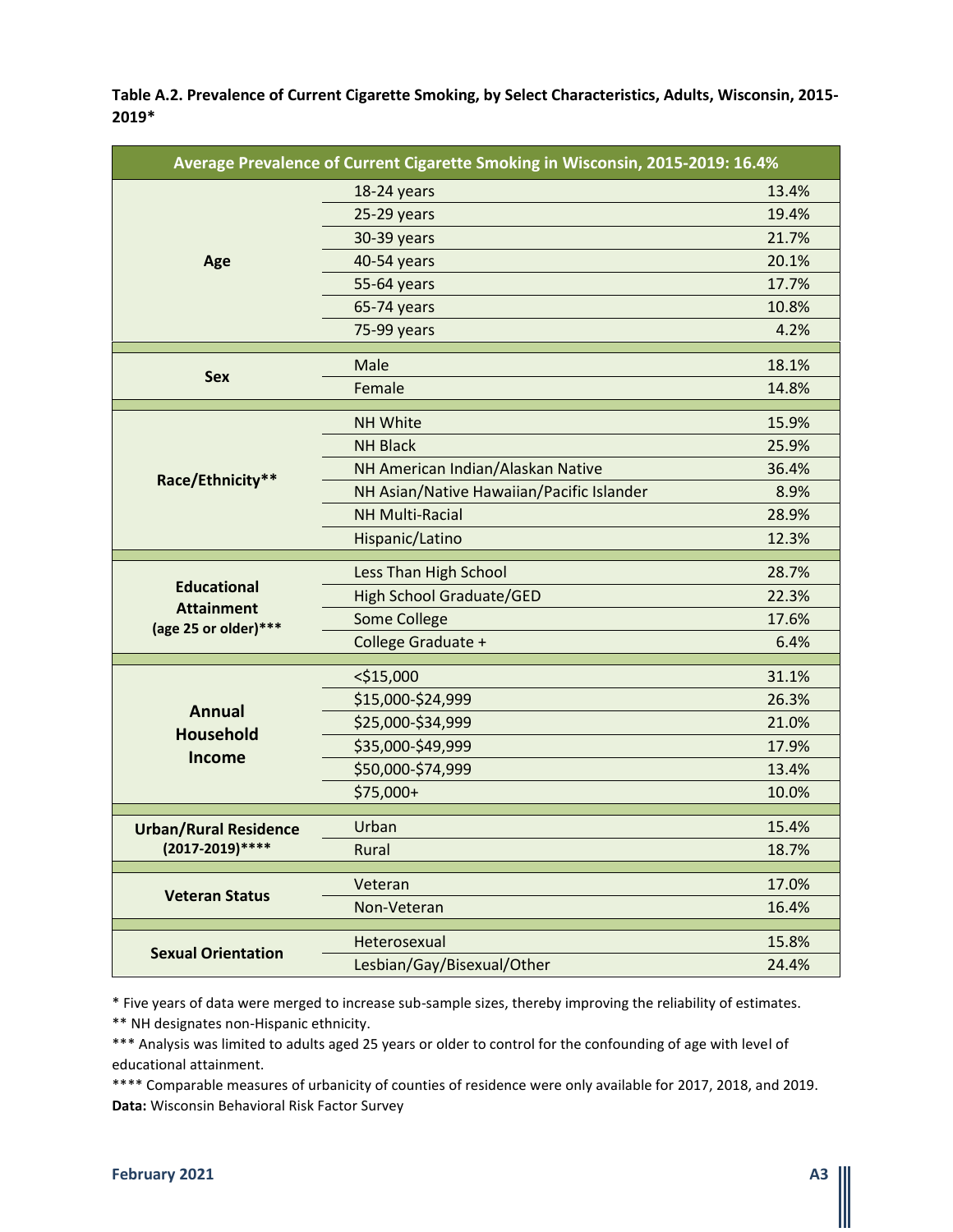

**Figure A.3. Prevalence of Current Cigarette Smoking, by Educational Attainment, Adults\*, Wisconsin, 1993-2019 by 3-Year Averages†**

\* Analysis was limited to adults aged 25 years or older to control for the confounding of age with level of educational attainment.

† Data collection methodology included the addition of cell phones beginning in 2011; Data from 2011 onward cannot be merged with previous years.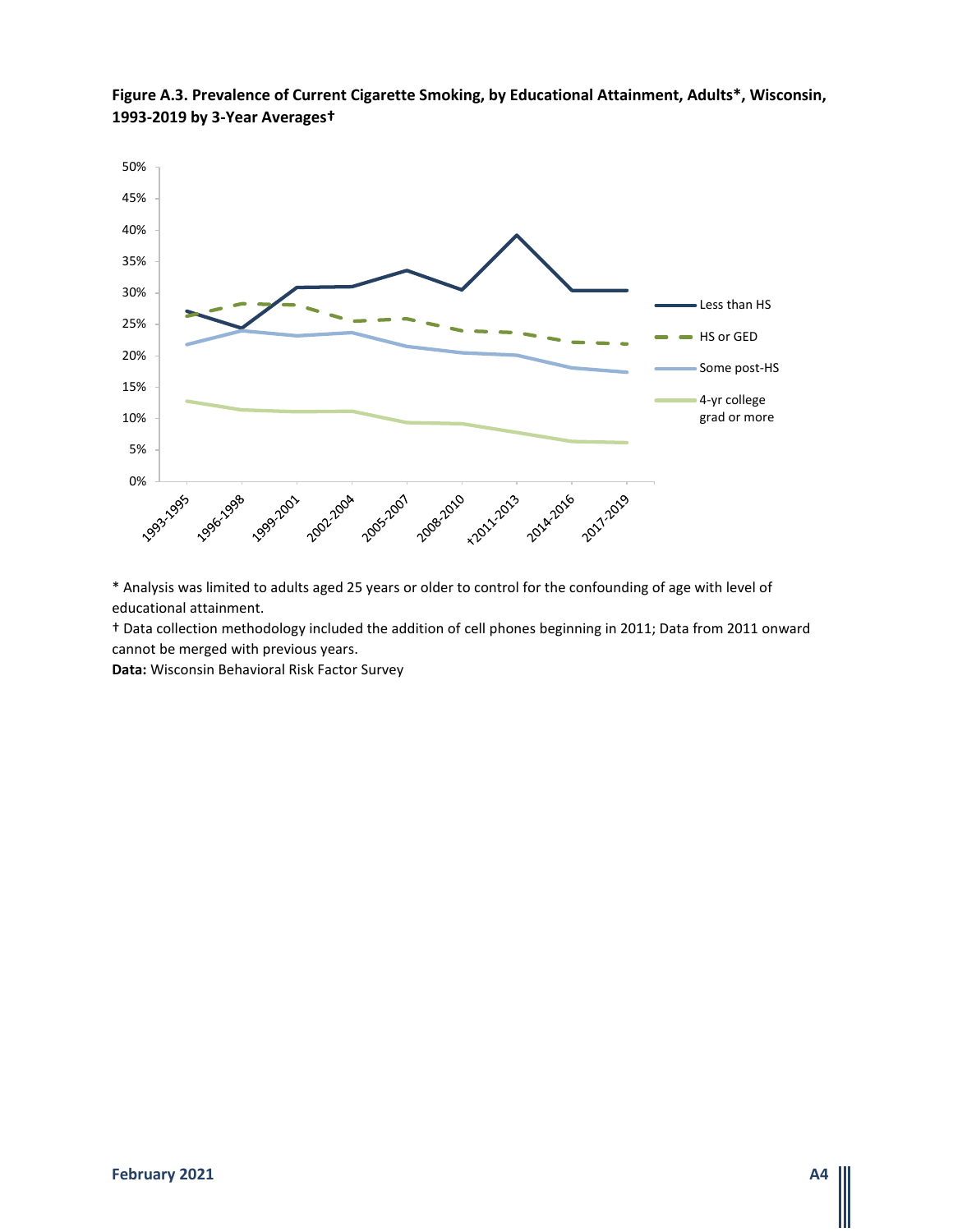# **SECTION B. E-CIGARETTE USE AND RELATED ATTITUDES**



**Figure B.1. Prevalence of Ever E-Cigarette Use, Overall and by Cigarette Smoking Status, Adults, Wisconsin, 2019**





**Data:** Wisconsin Behavioral Risk Factor Survey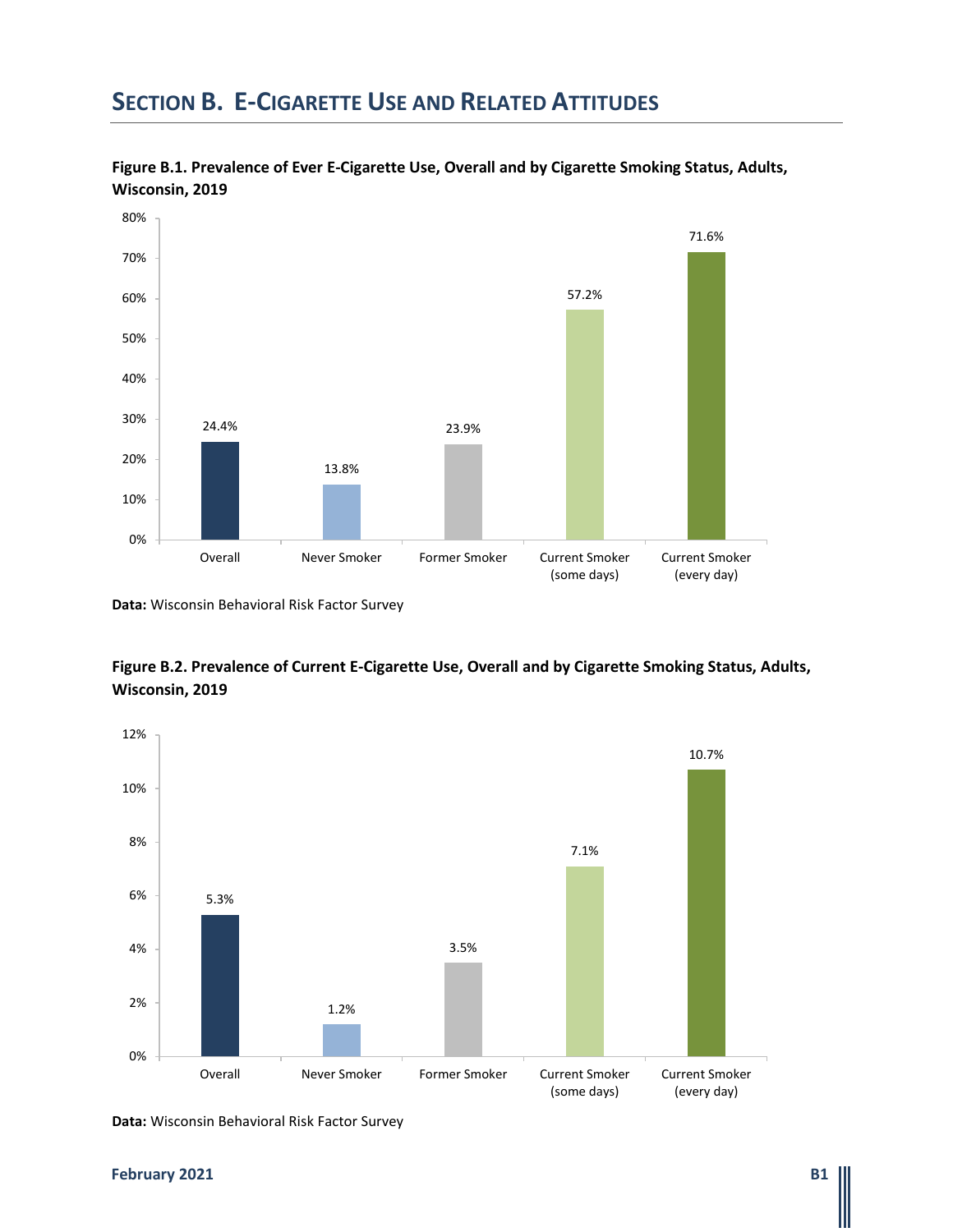|                                           | Average Prevalence of Ever Use of E-Cigarettes in Wisconsin, 2015-2019: 20.4% |       |
|-------------------------------------------|-------------------------------------------------------------------------------|-------|
|                                           | 18-24 years                                                                   | 43.3% |
|                                           | 25-29 years                                                                   | 35.9% |
|                                           | 30-39 years                                                                   | 28.3% |
| Age                                       | 40-54 years                                                                   | 18.8% |
|                                           | 55-64 years                                                                   | 13.2% |
|                                           | 65-74 years                                                                   | 7.0%  |
|                                           | 75-99 years                                                                   | 1.9%  |
|                                           | Male                                                                          | 23.1% |
| <b>Sex</b>                                | Female                                                                        | 17.7% |
|                                           | <b>NH White</b>                                                               | 20.1% |
|                                           | <b>NH Black</b>                                                               | 22.0% |
|                                           | NH American Indian/Alaskan Native                                             | 31.2% |
| Race/Ethnicity**                          | NH Asian/Native Hawaiian/Pacific Islander                                     | 14.6% |
|                                           | <b>NH Multi-Racial</b>                                                        | 38.1% |
|                                           | Hispanic/Latino                                                               | 20.1% |
|                                           | Less Than High School                                                         | 21.0% |
| <b>Educational</b>                        | <b>High School Graduate/GED</b>                                               | 19.5% |
| <b>Attainment</b><br>(age 25 or older)*** | Some College                                                                  | 19.8% |
|                                           | College Graduate +                                                            | 10.2% |
|                                           | $<$ \$15,000                                                                  | 30.4% |
|                                           | \$15,000-\$24,999                                                             | 25.2% |
| <b>Annual</b>                             | \$25,000-\$34,999                                                             | 23.4% |
| <b>Household</b>                          | \$35,000-\$49,999                                                             | 22.1% |
| Income                                    | \$50,000-\$74,999                                                             | 18.7% |
|                                           | \$75,000+                                                                     | 16.1% |
| <b>Urban/Rural Residence</b>              | Urban                                                                         | 22.0% |
| (2017-2019)****                           | Rural                                                                         | 19.8% |
|                                           |                                                                               |       |
| <b>Veteran Status</b>                     | Veteran                                                                       | 15.6% |
|                                           | Non-Veteran                                                                   | 20.9% |
|                                           | Heterosexual                                                                  | 19.8% |
| <b>Sexual Orientation</b>                 | Lesbian/Gay/Bisexual/Other                                                    | 34.7% |

### **Table B.1. Prevalence of Ever E-Cigarette Use, by Select Characteristics, Adults, Wisconsin, 2015-2019\***

\* Five years of data were merged to increase sub-sample sizes, thereby improving the reliability of estimates. \*\* NH designates non-Hispanic ethnicity.

\*\*\* Analysis was limited to adults aged 25 years or older to control for the confounding of age with level of educational attainment.

\*\*\*\* Comparable measures of urbanicity of counties of residence were only available for 2017, 2018, and 2019. **Data:** Wisconsin Behavioral Risk Factor Survey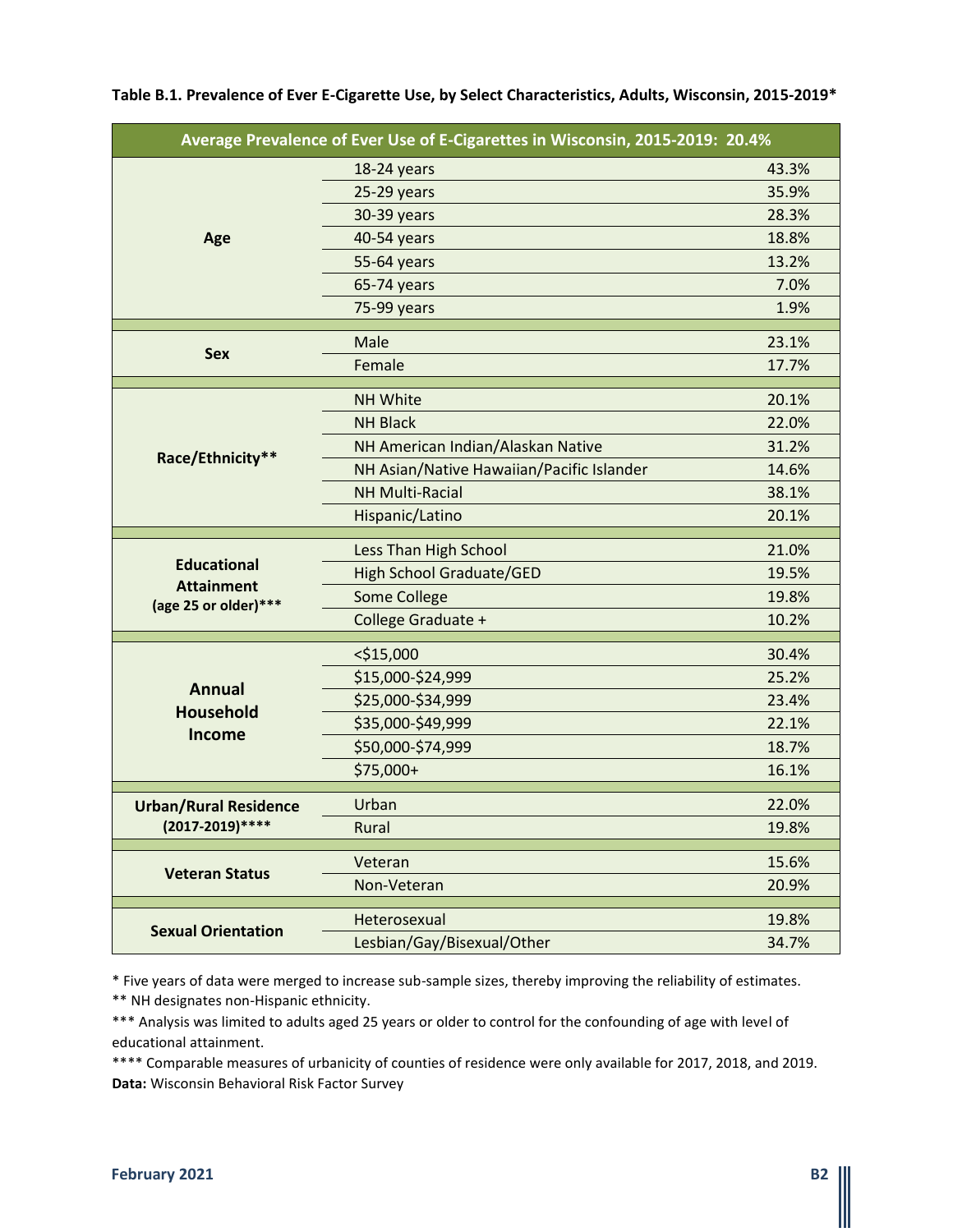**Table B.2. Prevalence of Current E-Cigarette Use, by Select Characteristics, Adults, Wisconsin, 2016- 2019\***

| Average Prevalence of Current E-Cigarette Use in Wisconsin, 2016-2019: 5.3% |                                           |       |
|-----------------------------------------------------------------------------|-------------------------------------------|-------|
|                                                                             | 18-24 years                               | 15.2% |
|                                                                             | 25-29 years                               | 9.0%  |
|                                                                             | 30-39 years                               | 6.1%  |
| Age                                                                         | 40-54 years                               | 4.4%  |
|                                                                             | 55-64 years                               | 3.2%  |
|                                                                             | 65-74 years                               | 1.1%  |
|                                                                             | 75-99 years                               | 0.4%  |
|                                                                             | Male                                      | 6.6%  |
| <b>Sex</b>                                                                  | Female                                    | 4.1%  |
|                                                                             | <b>NH White</b>                           | 5.1%  |
|                                                                             | <b>NH Black</b>                           | 5.9%  |
|                                                                             | NH American Indian/Alaskan Native         | 11.5% |
| Race/Ethnicity**                                                            | NH Asian/Native Hawaiian/Pacific Islander | 2.7%  |
|                                                                             | <b>NH Multi-Racial</b>                    | 11.5% |
|                                                                             | Hispanic/Latino                           | 6.5%  |
|                                                                             | Less Than High School                     | 7.5%  |
| <b>Educational</b><br><b>Attainment</b>                                     | <b>High School Graduate/GED</b>           | 4.0%  |
| (age 25 or older)***                                                        | <b>Some College</b>                       | 4.5%  |
|                                                                             | College Graduate +                        | 2.0%  |
|                                                                             | $<$ \$15,000                              | 8.4%  |
|                                                                             | \$15,000-\$24,999                         | 6.0%  |
| <b>Annual</b>                                                               | \$25,000-\$34,999                         | 6.0%  |
| <b>Household</b>                                                            | \$35,000-\$49,999                         | 6.2%  |
| <b>Income</b>                                                               | \$50,000-\$74,999                         | 3.7%  |
|                                                                             | \$75,000+                                 | 4.2%  |
| <b>Urban/Rural Residence</b>                                                | Urban                                     | 5.5%  |
| (2017-2019)****                                                             | Rural                                     | 4.0%  |
|                                                                             |                                           |       |
| <b>Veteran Status</b>                                                       | Veteran                                   | 3.7%  |
|                                                                             | Non-Veteran                               | 5.5%  |
|                                                                             | Heterosexual                              | 5.0%  |
| <b>Sexual Orientation</b>                                                   | Lesbian/Gay/Bisexual/Other                | 11.9% |

\* Five years of data were merged to increase sub-sample sizes, thereby improving the reliability of estimates.

\*\* NH designates non-Hispanic ethnicity.

\*\*\* Analysis was limited to adults aged 25 years or older to control for the confounding of age with level of educational attainment.

\*\*\*\* Comparable measures of urbanicity of counties of residence were only available for 2017, 2018, and 2019. **Data:** Wisconsin Behavioral Risk Factor Survey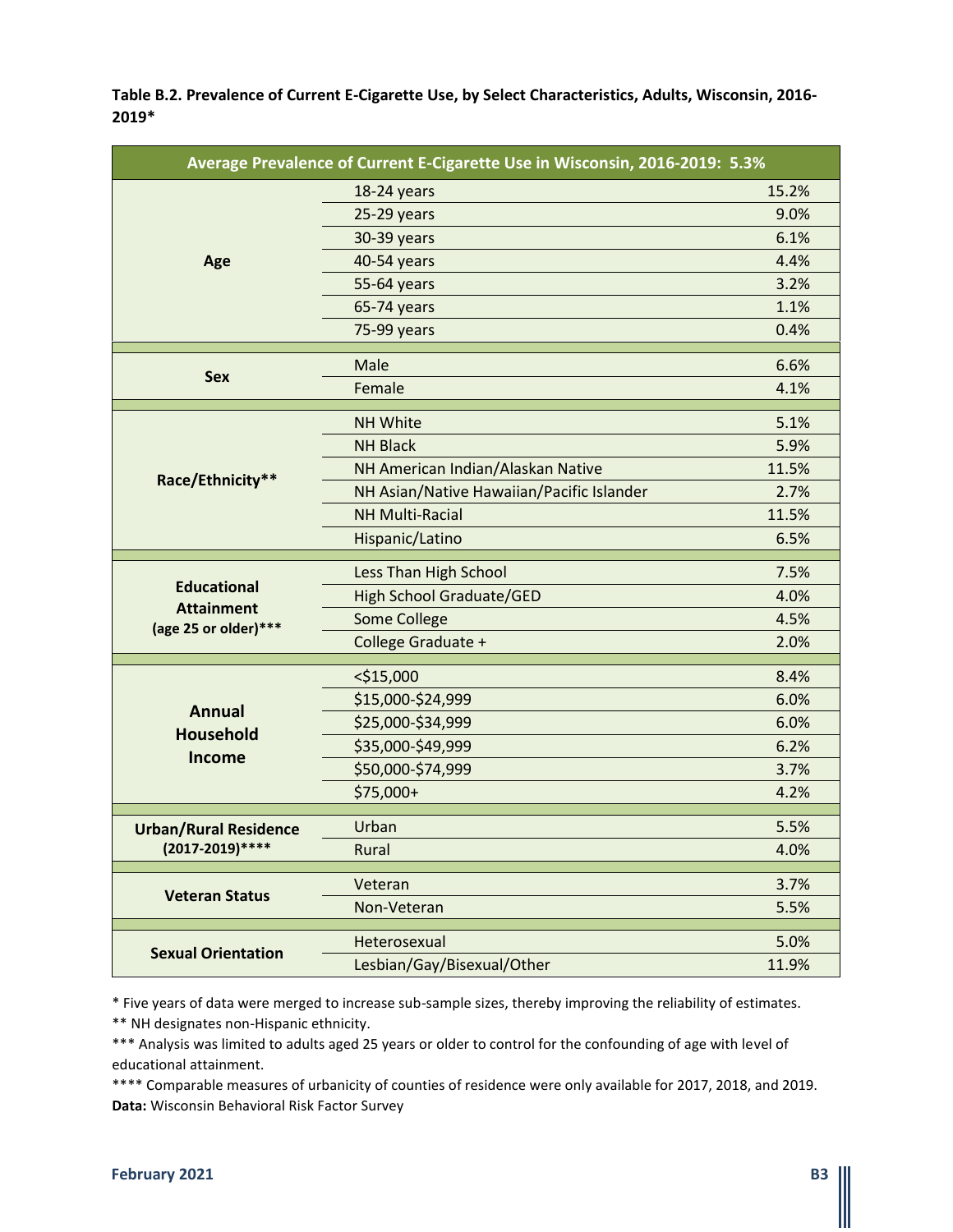### **Table B.3. Reasons for E-Cigarette Use, Adults Who Have Ever Used E-Cigarettes, Wisconsin, 2018^**

| <b>Reason Used E-Cigarettes</b>                                                  | <b>Percent</b> |
|----------------------------------------------------------------------------------|----------------|
| They are in style, fun, or cool                                                  | 14.3%          |
| Like the flavors                                                                 | 38.1%          |
| You can use them indoors where you can't smoke other tobacco products            | 38.2%          |
| You can use them at outdoor events where you can't smoke other products          | 32.3%          |
| Help in trying to quit smoking regular tobacco products                          | 53.0%          |
| They are less harmful to your health than regular tobacco products               | 35.8%          |
| The vapor is less harmful to the people around you than regular tobacco products | 36.6%          |

^ Not all questions are asked in the Wisconsin Behavioral Risk Factor Survey every year. The most recently available data were used for analysis.

**Data:** Wisconsin Behavioral Risk Factor Survey

### **Figure B.3. Perception of Whether E-Cigarettes are Less Harmful Than Regular Cigarettes, Adults, Wisconsin, 2019**

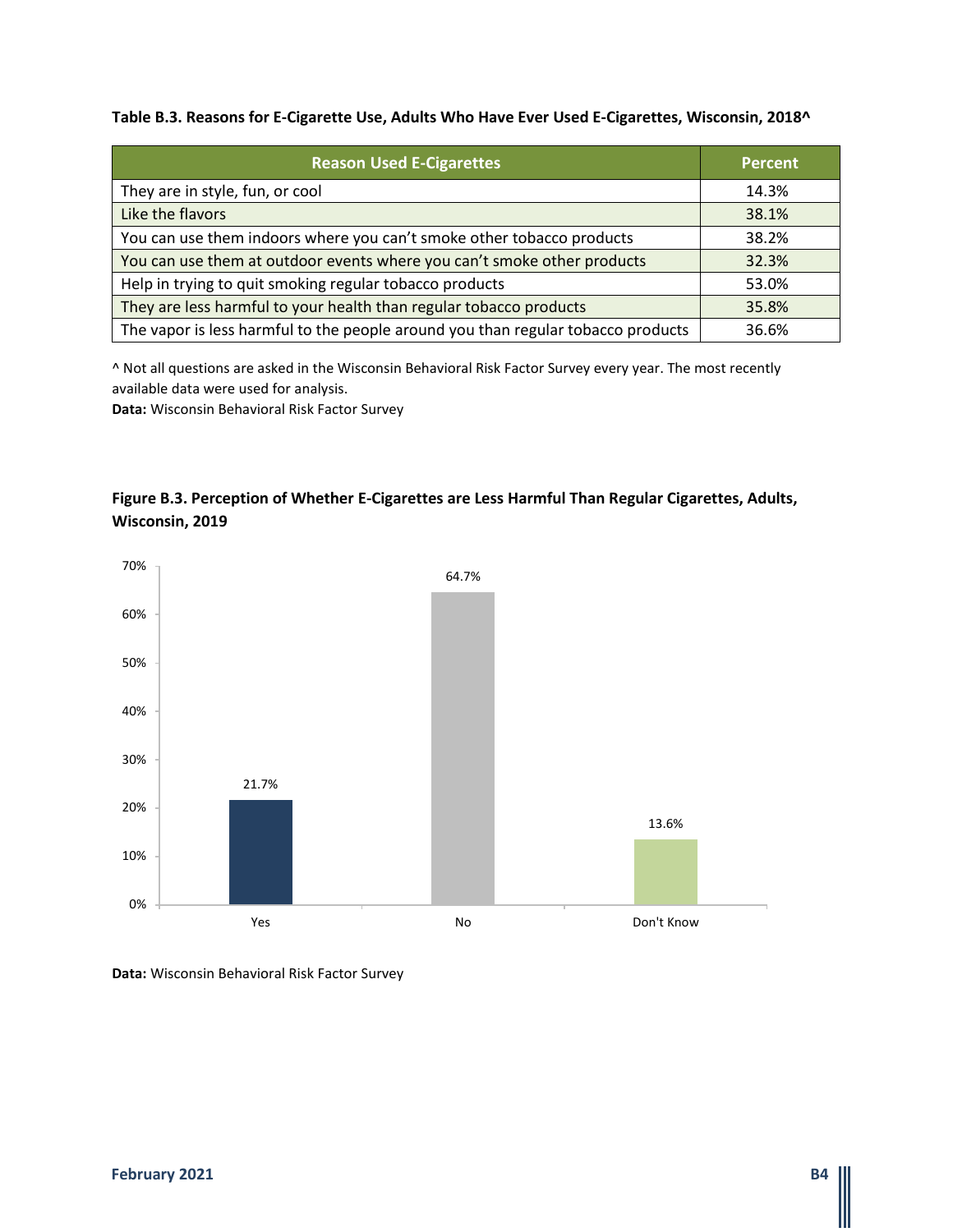# **SECTION C. SMOKELESS TOBACCO USE**





\* Smokeless tobacco includes products such as chewing tobacco, snuff, snus, dip, orbs, sticks, and strips. **Data:** Wisconsin Behavioral Risk Factor Survey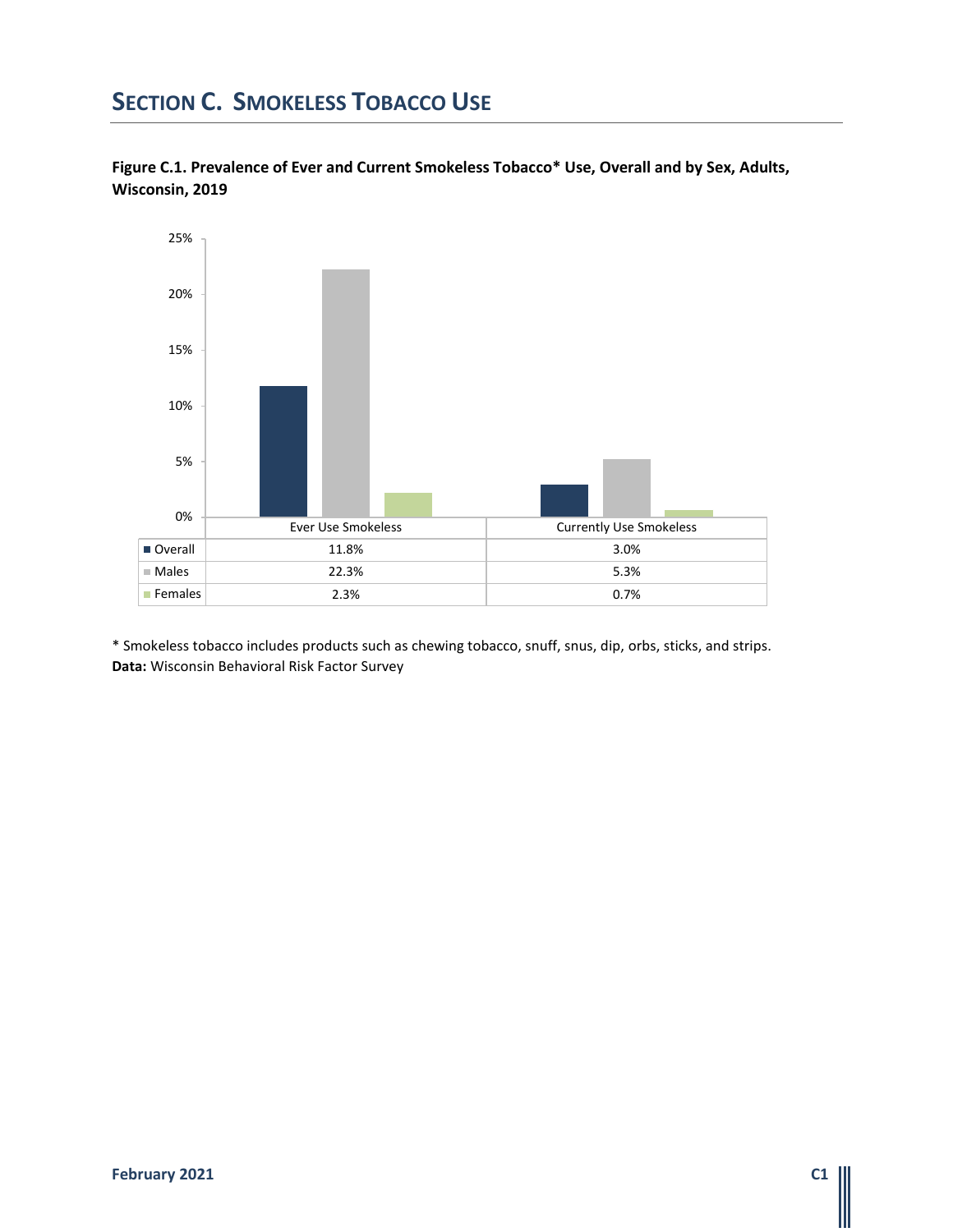

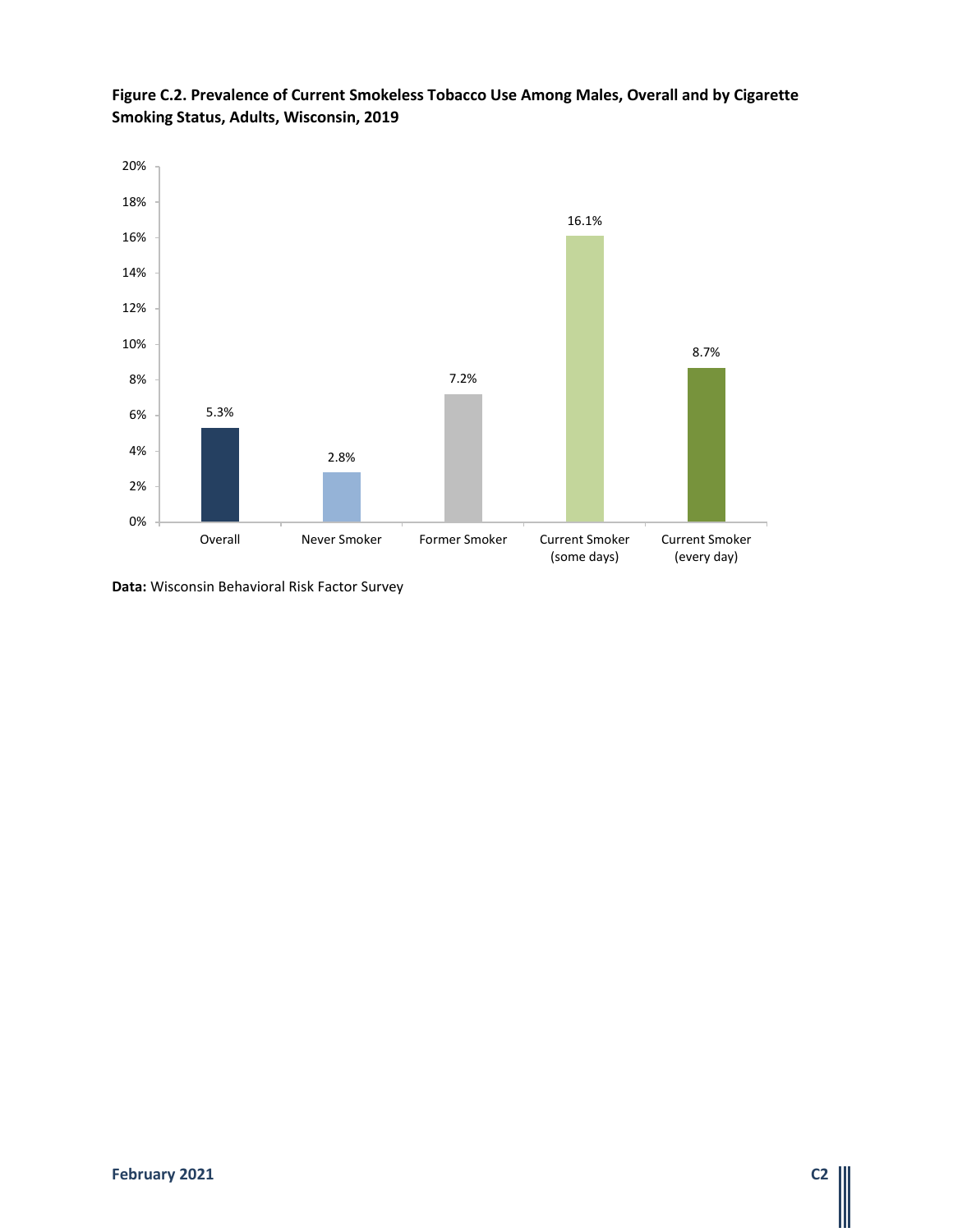**Table C.1. Prevalence of Current Smokeless Tobacco Use, by Select Characteristics, Adult Males, Wisconsin, 2015-2019\***

| Average Prevalence of Current Smokeless Tobacco Use among Males in WI, 2015-2019: 6.9% |                                           |              |
|----------------------------------------------------------------------------------------|-------------------------------------------|--------------|
|                                                                                        | 18-24 years                               | 7.7%         |
|                                                                                        | 25-29 years                               | 8.8%         |
|                                                                                        | 30-39 years                               | 9.8%         |
| Age                                                                                    | 40-54 years                               | 8.5%         |
|                                                                                        | 55-64 years                               | 4.3%         |
|                                                                                        | 65-74 years                               | 3.4%         |
|                                                                                        | 75-99 years                               | 4.2%         |
|                                                                                        | <b>NH White</b>                           | 7.3%         |
|                                                                                        | <b>NH Black</b>                           | 4.0%         |
|                                                                                        | NH American Indian/Alaskan Native         |              |
| Race/Ethnicity**                                                                       | NH Asian/Native Hawaiian/Pacific Islander | 2.8%<br>2.3% |
|                                                                                        | <b>NH Multi-Racial</b>                    |              |
|                                                                                        | Hispanic/Latino                           | 5.3%         |
|                                                                                        |                                           | 6.3%         |
|                                                                                        | Less Than High School                     | 6.8%         |
| <b>Educational</b><br><b>Attainment</b>                                                | <b>High School Graduate/GED</b>           | 8.6%         |
| (age 25 or older)***                                                                   | <b>Some College</b>                       | 7.4%         |
|                                                                                        | College Graduate +                        | 3.9%         |
|                                                                                        | $<$ \$15,000                              | 5.6%         |
|                                                                                        | \$15,000-\$24,999                         | 7.1%         |
| <b>Annual</b>                                                                          | \$25,000-\$34,999                         | 6.1%         |
| <b>Household</b>                                                                       | \$35,000-\$49,999                         | 7.0%         |
| Income                                                                                 | \$50,000-\$74,999                         | 7.9%         |
|                                                                                        | \$75,000+                                 | 7.3%         |
|                                                                                        |                                           |              |
| <b>Urban/Rural Residence</b>                                                           | Urban                                     | 5.7%         |
| (2017-2019)****                                                                        | Rural                                     | 11.0%        |
|                                                                                        | Veteran                                   | 6.8%         |
| <b>Veteran Status</b>                                                                  | Non-Veteran                               | 6.9%         |
|                                                                                        |                                           | 7.1%         |
| <b>Sexual Orientation</b>                                                              | Heterosexual                              |              |
|                                                                                        | Lesbian/Gay/Bisexual/Other                | 4.8%         |

\* Five years of data were merged to increase sub-sample sizes, thereby improving the reliability of estimates.

\*\* NH designates non-Hispanic ethnicity.

\*\*\* Analysis was limited to adults aged 25 years or older to control for the confounding of age with level of educational attainment.

\*\*\*\* Comparable measures of urbanicity of counties of residence were only available for 2017, 2018, and 2019. **Data:** Wisconsin Behavioral Risk Factor Survey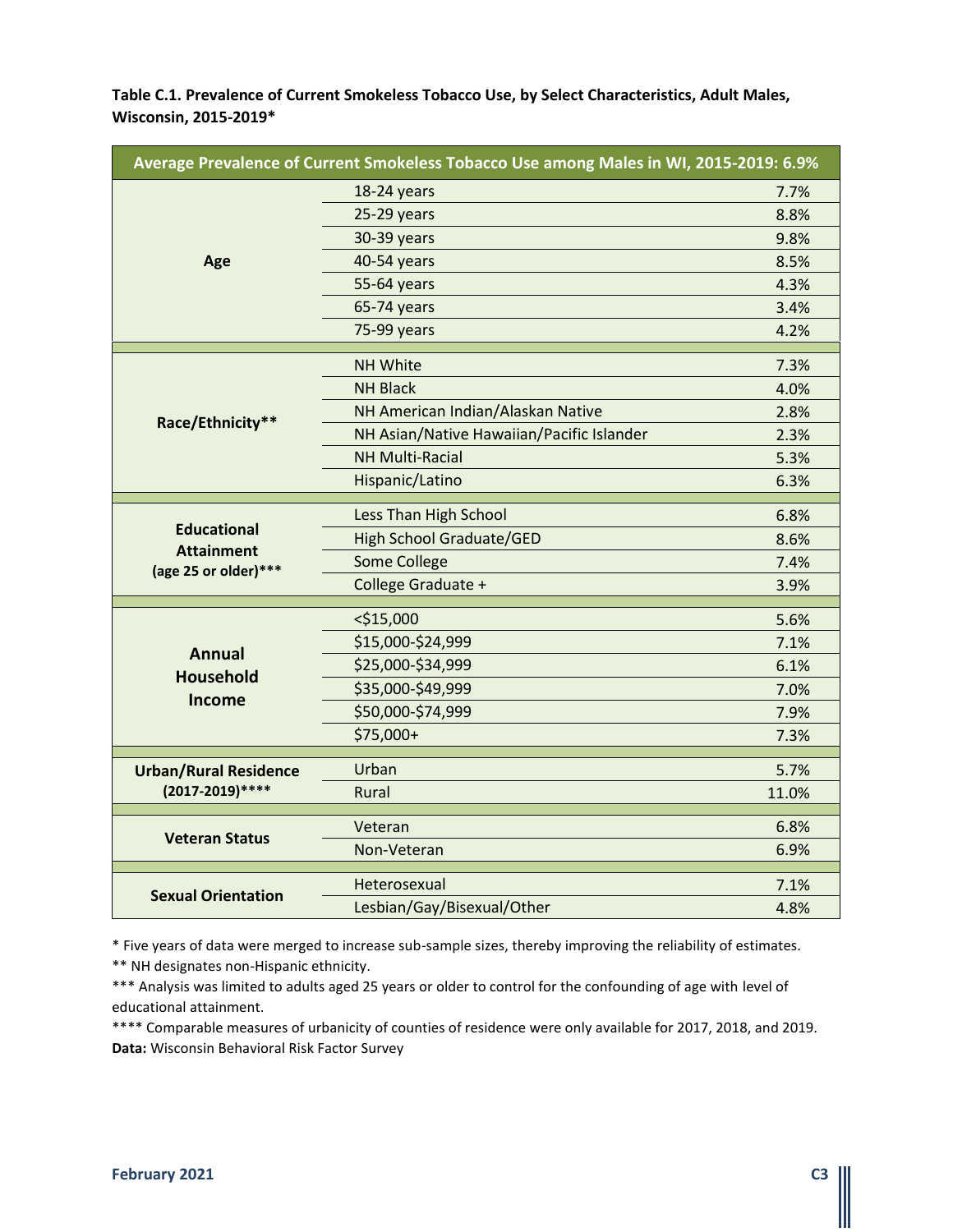# **SECTION D. SECONDHAND SMOKE AND VAPOR EXPOSURE, RULES AND POLICIES ON SMOKING, AND RELATED ATTITUDES**

**Figure D.1. Percent of Adults Exposed to Tobacco Smoke in the Home\*, Wisconsin, 2019, and in Vehicles†, Wisconsin, 2017^**



\* Smoke exposure in the home was assessed with the following question: Are you exposed to other people's tobacco smoke while you are in your home?

† Smoke exposure in vehicles was assessed with the following question: During the past seven days, on how many days did you ride in a car with someone who was smoking cigarettes?

^ Not all questions are asked in the Wisconsin Behavioral Risk Factor Survey every year. The most recently available data were used for each analysis.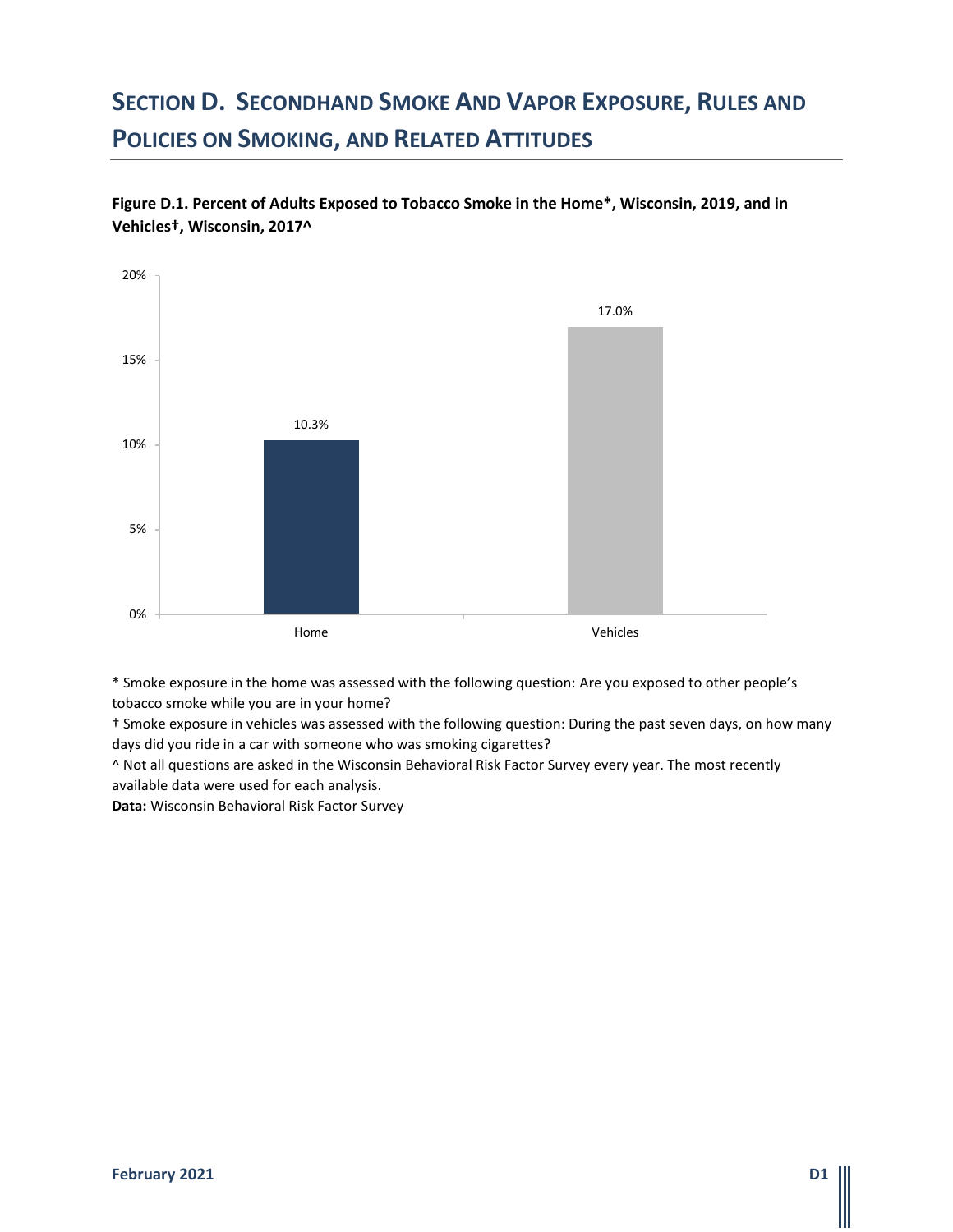

**Figure D.2. Frequency of Exposure to Tobacco Smoke in Outdoor Public Places\*, Adults, Wisconsin, 2019**

\*Smoke exposure in public places was assessed with the following question: How often are you exposed to other people's tobacco smoke while in outdoor public places, such as parks, beaches, sporting events, or other outdoor venues?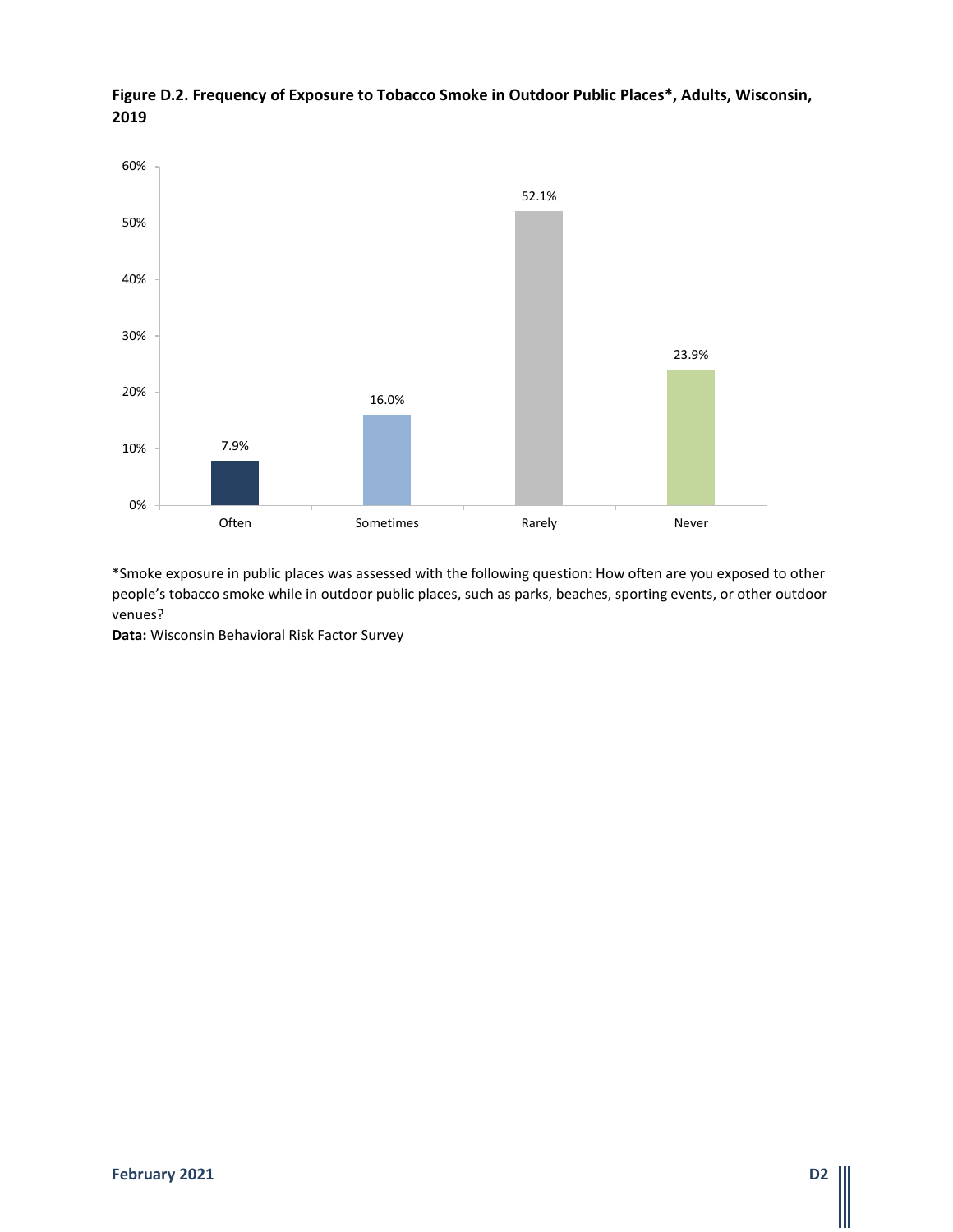

**Figure D.3. Frequency of Exposure to Vapor from E-Cigarettes or Other Electronic Vaping Devices in Indoor Public Places\*, Adults, Wisconsin, 2019**

\* Exposure to vapors from e-cigarettes or other electronic vaping devices while in indoor public places was assessed with the following question: How often are you exposed to the vapor from other people's e-cigarettes or other electronic vaping devices while in indoor public places? Often, sometimes, rarely or never? **Data:** Wisconsin Behavioral Risk Factor Survey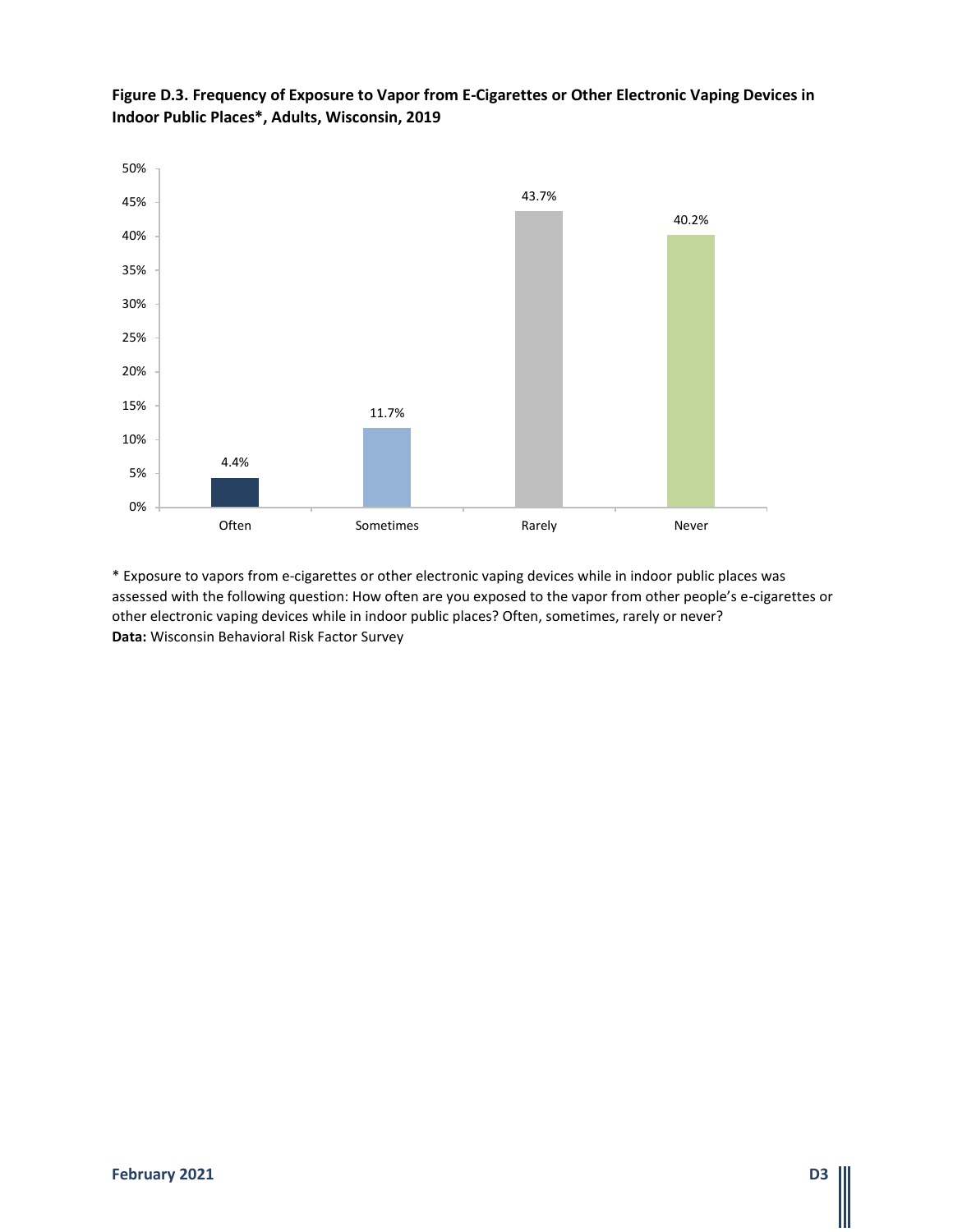

### **Figure D.4. Rules on Smoking in the Home\*, Adults, Wisconsin, 2019**

\* Rules on smoking in the home were assessed with the following question: Not counting decks, porches, or garages, which statement best describes the rules about smoking in your home: smoking is not allowed anywhere inside your home, smoking is allowed in some places or at some times, smoking is allowed anywhere inside your home, or there are no rules about smoking inside your home? **Data:** Wisconsin Behavioral Risk Factor Survey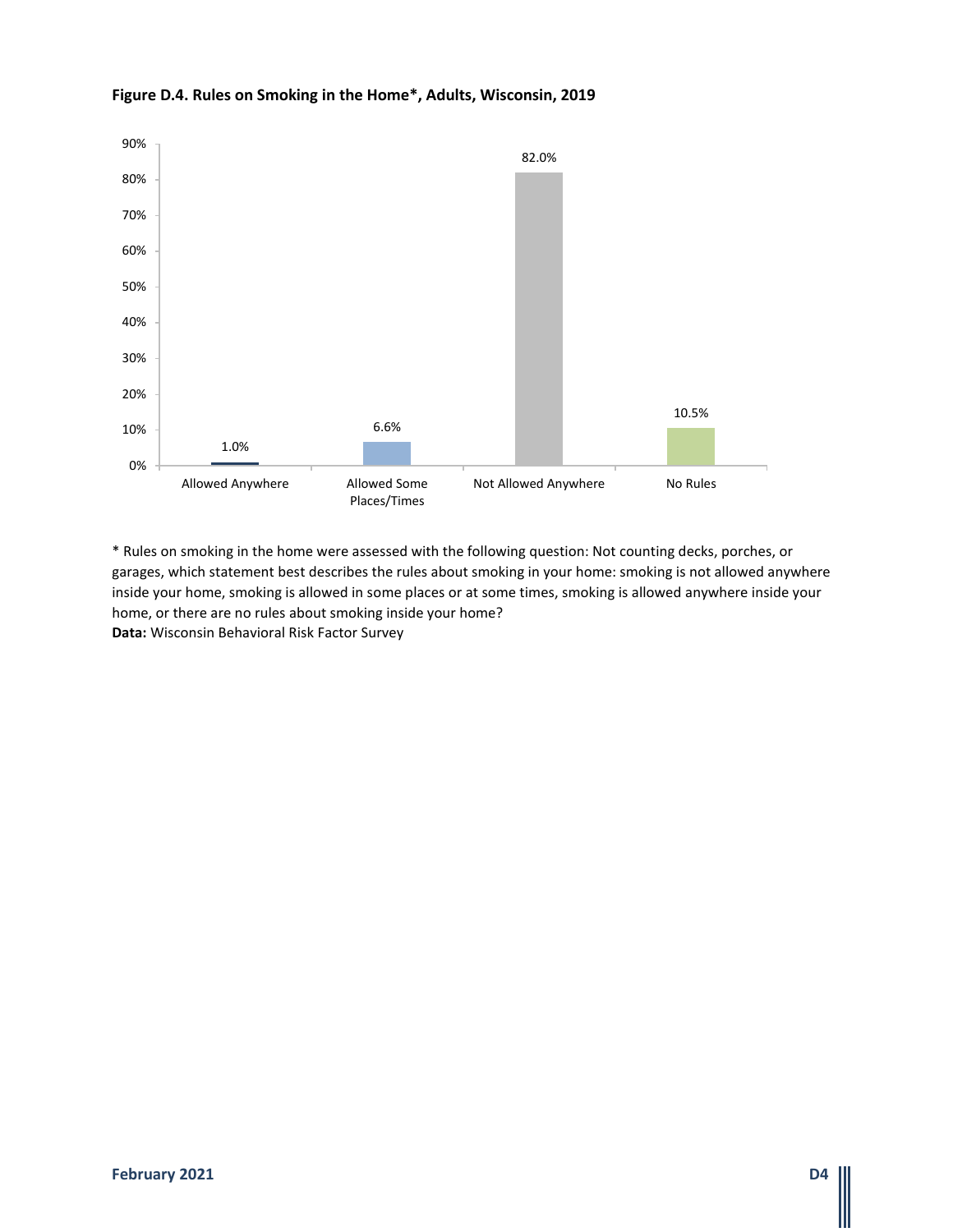

### **Figure D.5. Rules on Smoking in Vehicles\*, Adults, Wisconsin, 2018^**

\* Rules on smoking in vehicles were assessed with the following question: Not counting motorcycles, in the vehicles that you or family members who live with you own or lease, is smoking always allowed in all vehicles, sometimes allowed in at least one vehicle, or never allowed in any vehicle? Respondents could also report that they did not own or lease any vehicles.

^ Not all questions are asked in the Wisconsin Behavioral Risk Factor Survey every year. The most recently available data were used for each analysis.

**Data:** Wisconsin Behavioral Risk Factor Survey

### **Table D.1. Policies on Smoking in Individual Units of Multi-Unit Housing Buildings, Adults\*, Wisconsin, 2019**

| <b>Is Smoking Prohibited in Your Housing Unit?</b> | <b>Prevalence</b> |
|----------------------------------------------------|-------------------|
| Yes                                                | 53.1%             |
| <b>No</b>                                          | 46.9%             |

\* This question is only asked of survey respondents who say they live in multi-unit housing buildings. **Data:** Wisconsin Behavioral Risk Factor Survey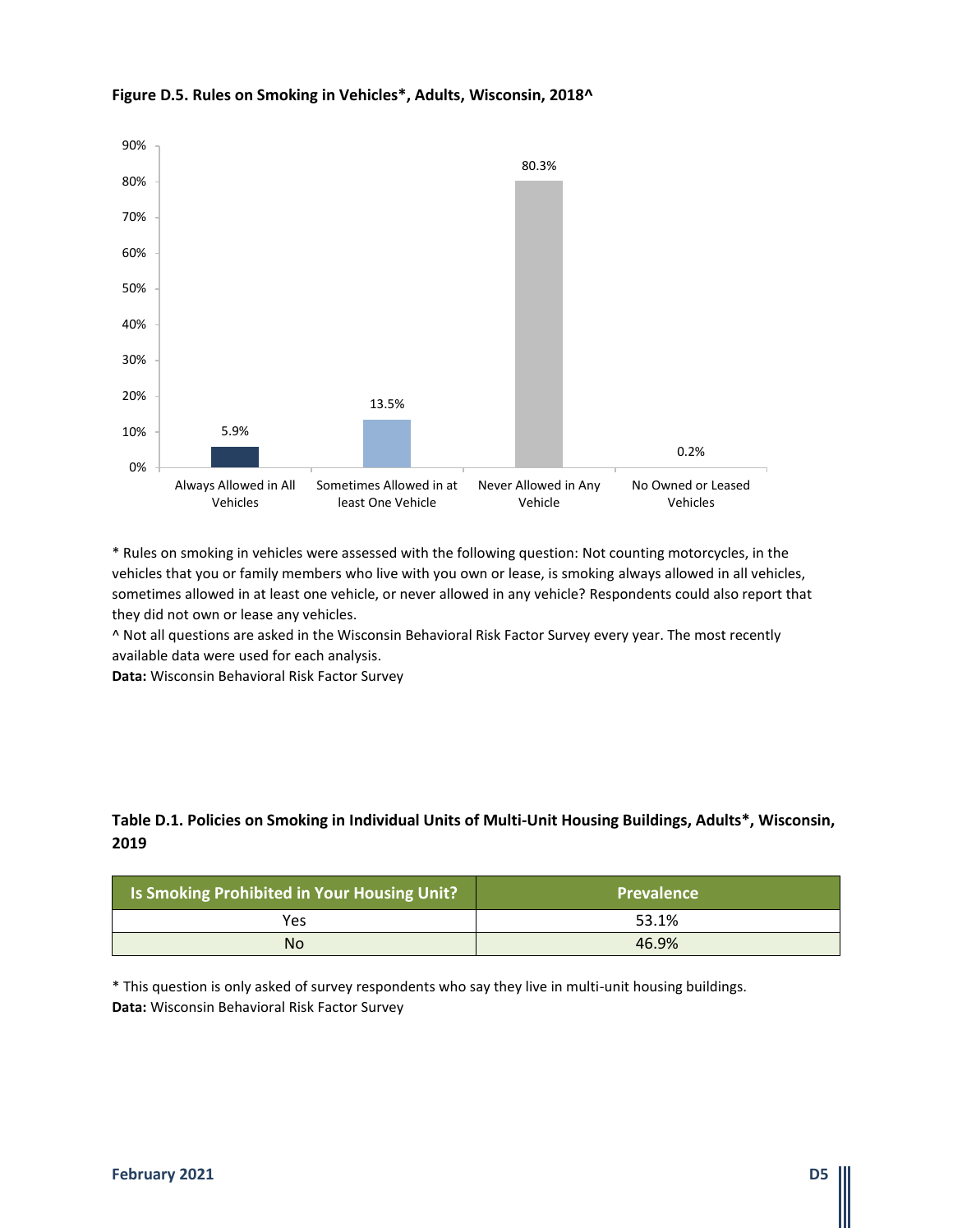

**Figure D.6. Preferences on Allowing Smoking in Individual Units of Multi-Unit Housing Buildings, Adults\*, Wisconsin, 2019**

\* This question is only asked of survey respondents who say they live in multi-unit housing buildings. **Data:** Wisconsin Behavioral Risk Factor Survey

### **Table D.2. Opinion on the State Law That Prohibits Smoking in Public Indoor Places, Adults, Wisconsin, 2019**

| <b>Opinion on Law</b>      | <b>Prevalence</b> |
|----------------------------|-------------------|
| Oppose                     | 6.5%              |
| Neither Support nor Oppose | 17.2%             |
| Support                    | 76.4%             |

\* Opinion on Wisconsin's state law that prohibits smoking in public indoor places was assessed with the following question: The State of Wisconsin has passed a law that prohibits smoking in most public places, including all workplaces, public buildings, offices, restaurants, and bars. Are you in support of this law, opposed to this law, or neither in support nor opposed to it? *[If favor]* Are you slightly in support of the law, somewhat in support of it, or strongly in support of it? *[If oppose]* Are you slightly opposed to the law, somewhat opposed to it, or strongly opposed to it?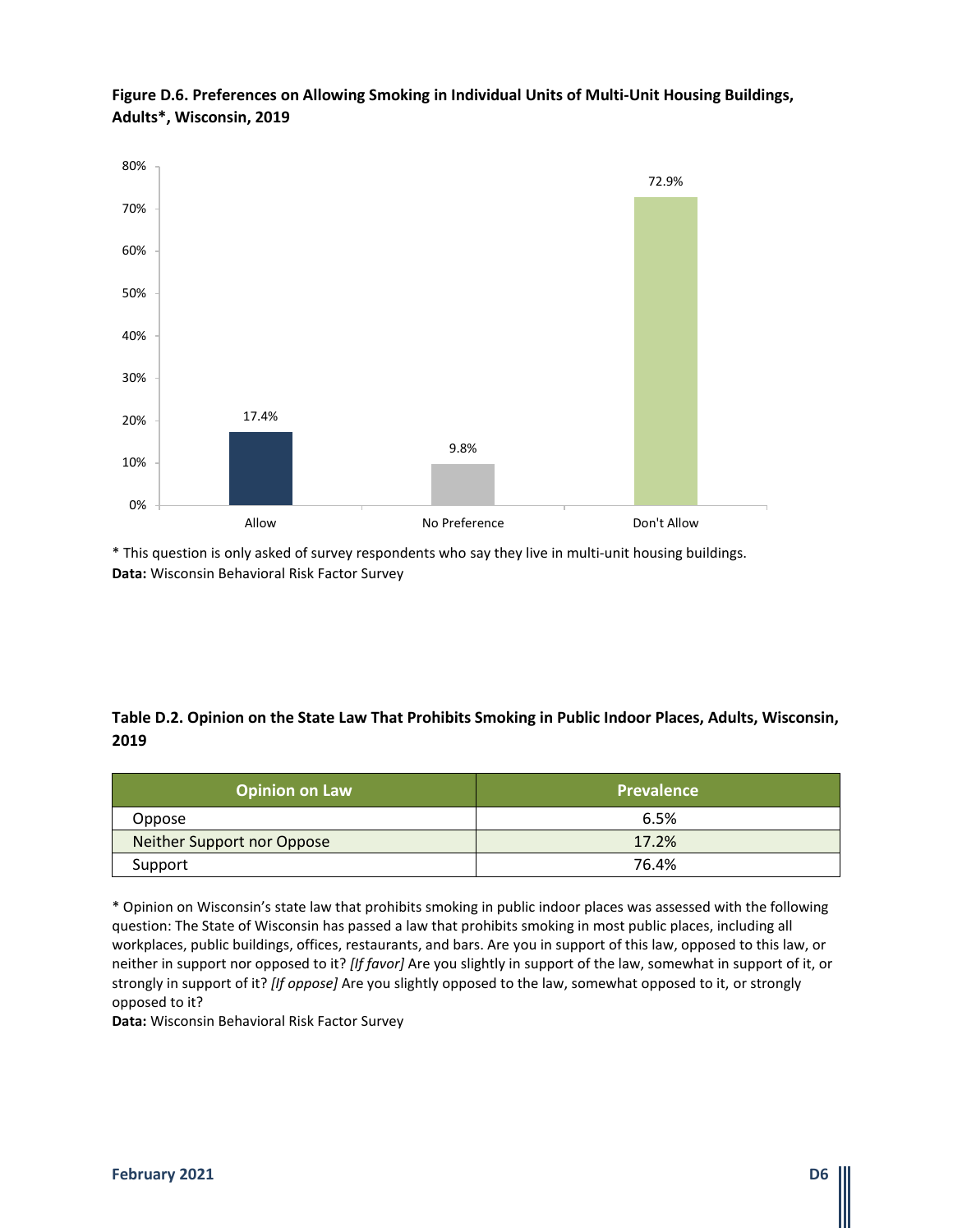**Table D.3. Opinion on a State Law That Would Prohibit Smoking in Public Outdoor Places\*, Adults, Wisconsin, 2019**

| <b>Opinion on Law</b>      | <b>Prevalence</b> |
|----------------------------|-------------------|
| Oppose                     | 21.1%             |
| Neither Support nor Oppose | 42.2%             |
| Support                    | 36.7%             |

\* Opinion on a state law that would prohibit smoking in public outdoor places was assessed with the following question: Would you be in favor of, or opposed to, a law that prohibits smoking in public outdoor places such as parks, beaches, sporting events, or other outdoor venues? Would you be in support of this law, opposed to this law, or neither in support of nor opposed to it? *[If support]* Would you be slightly in support of the law, somewhat in support of it, or strongly in support of it? *[If oppose]* Would you be slightly opposed to the law, somewhat opposed to it, or strongly opposed to it?